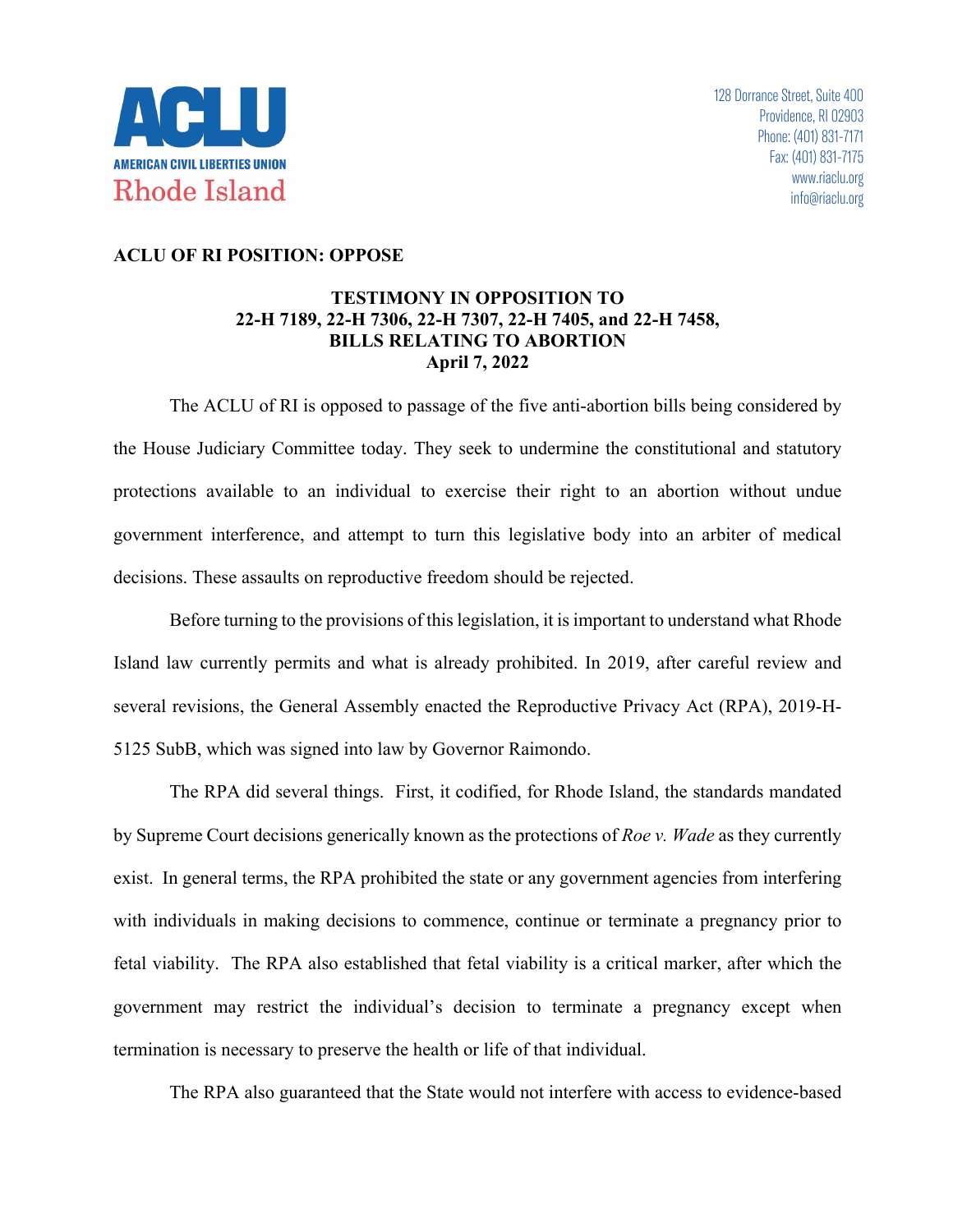medical care or medical treatment. The RPA further repealed or modified laws still technically on the books that had been declared unconstitutional and unenforceable, clarifying where our laws now stand.

At the same time, the RPA made clear that Rhode Island's statute which mandates "care of babies born alive during attempted abortion," RIGL §11-9-18, was not affected or undermined by the passage of the RPA. That statute provides:

"Any physician, nurse, or other licensed medical person who knowingly and intentionally fails to provide reasonable medical care and treatment to an infant born alive in the course of an abortion shall be guilty of a felony and upon conviction shall be fined not exceeding five thousand dollars (\$5,000), or imprisoned not exceeding five (5) years, or both. Any physician, nurse, or other licensed medical person who knowingly and intentionally fails to provide reasonable medical care and treatment to an infant born alive in the course of an abortion, and, as a result of that failure, the infant dies, shall be guilty of the crime of manslaughter."

Similarly, Rhode Island statutes that require "informed consent" for abortions, §§23-4.71 through 23-4.7-8, and restrict experimentation on human fetuses, §11-54-1, were not affected or undermined by the passage of the RPA. The RPA likewise made clear that it was not intended nor could it be construed to interfere with the federal law prohibiting "partial-birth abortions."

Finally, the RPA created or increased requirements for record-keeping for every termination after fetal viability as well as imposition of penalties for professional misconduct for violations of the law's terms.

Thus, the RPA carefully navigated between recognizing and honoring the individual's ability to make their own reproductive decisions, in consideration of best medical practices, about commencing, continuing or terminating a pregnancy, while also respecting the State's interest in fetal viability. The current legislation, it is submitted, is designed to, and will completely, disrupt that carefully crafted resolution. Each bill is designed to, and will, interfere with the protections to Rhode Islanders established by the provisions of the RPA. They are not constitutional under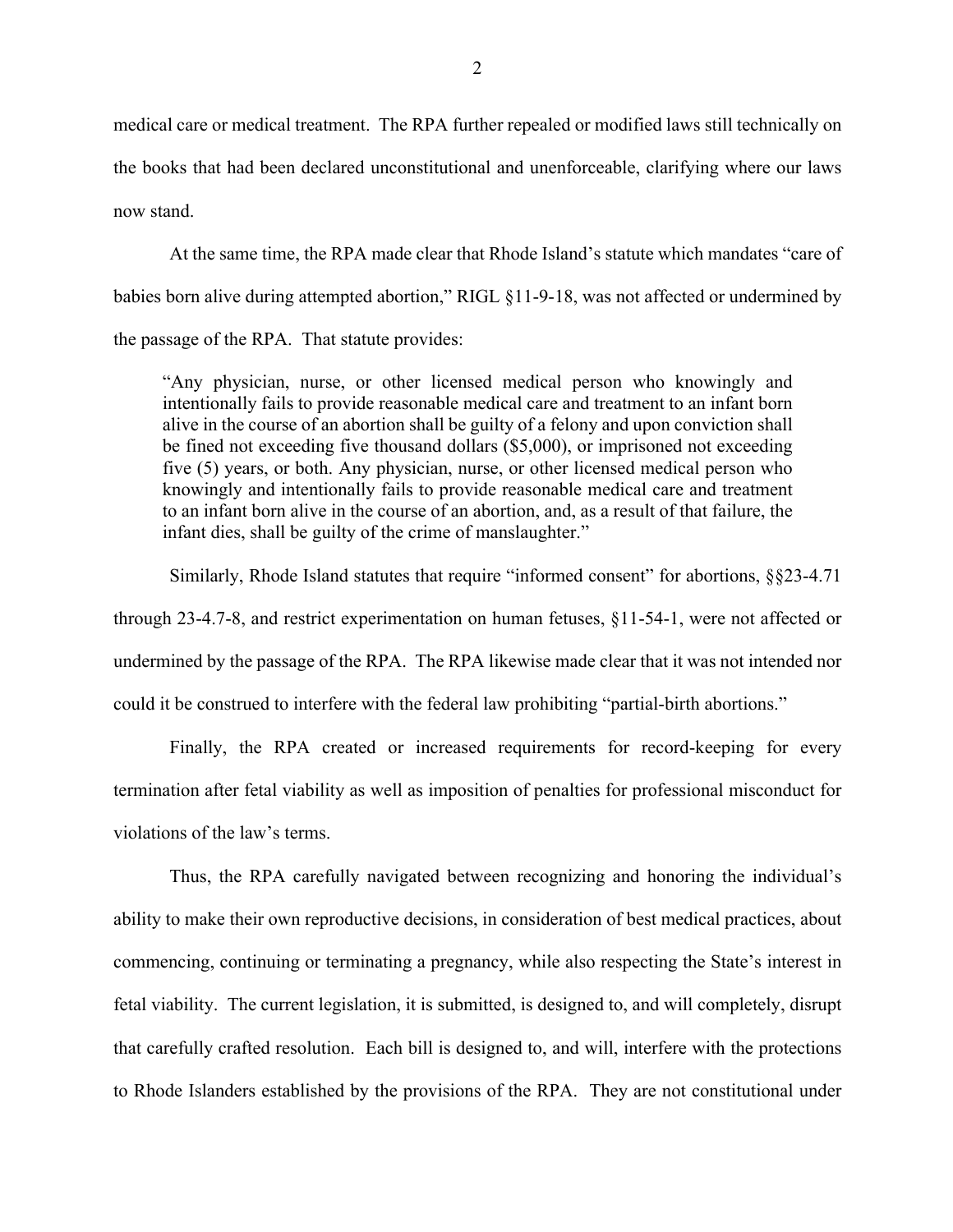federal standards. If passed, they would be subject to immediate challenge as violative of the principles of the *Roe v. Wade* line of cases and would needlessly embroil the State in federal constitutional litigation and exposure to the award of substantial attorneys' fees to the successful challengers.

I will now discuss the specific provisions of the bills.

The substantive provisions of House bills **2021-H 7307 and H 7405** are identical, so I will discuss them as one. Each bill would enact a "Born-Alive Infant Protection Act." As noted above, Rhode Island already has a criminal statute, RIGL §11-9-18, which mandates "Care of babies born alive during attempted abortion." The RPA specifically acknowledged that this statute was not affected or undermined by the passage of the RPA. No more is needed to address this situation, assuming it might occur.

However, these two bills are designed to do much more, and would interfere with and criminalize medical procedures and termination decisions protected by the RPA and by the federal case law developed by *Roe*. Each bill effectively bans termination of a pregnancy at any gestational age by redefining the mandates of providing medical care to the fetus without regard to viability. And, since it says nothing about viability, it also says nothing about recognizing the life or health of the pregnant individual. In fact, it acknowledges that whether or not the fetus was viable at the time the termination was performed is irrelevant in providing for a "wrongful death" action by the parent. These provisions directly contravene the *Roe* case mandates, which are embodied in the RPA, and would effectively nullify the RPA.

**House bill H-7306** appears to add a duplicate provision to §11-9-18. However, like House bills 7307 and 7405, it defines the scope of its coverage to include every gestational age and thus, like those bills, effectively bans termination of pregnancy at any gestational age. These provisions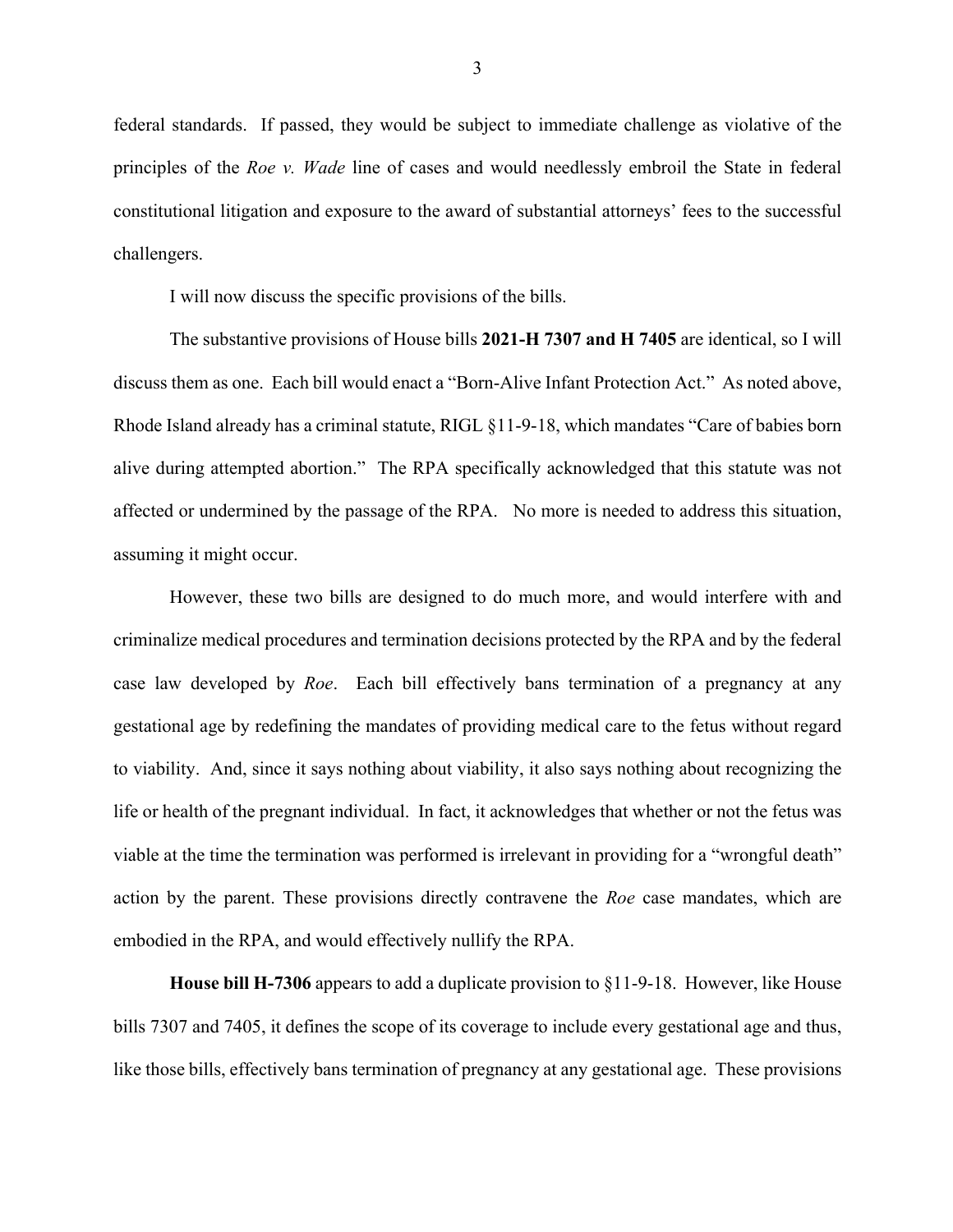also contravene Roe and undermine the RPA. It is not sufficient to say that it does nothing more than the existing §11-9-18, because it would be unnecessary if that were the case.

**House bill H-7189** also contravenes the protections of the RPA and *Roe* and is intentional and transparent in its approach to justify its disregard of those protections. It does so by substituting its judgment for those in the medical community, declaring that the critical timeframe for prohibiting pregnancy terminations is when a fetus is purportedly capable of feeling pain. The bill proceeds to declare that the dividing line is somewhere earlier than viability and at 20 weeks "post fertilization." The bill thus purports to create a compelling interest in preserving fetal life before viability, contrary to the Supreme Court's analysis and the careful standards established in the RPA. Not only would this legislation interfere with and prohibit termination decisions before viability, it would also alter the standard in *Roe* and the RPA and prohibit terminations from this alleged "pain point" forward unless termination is necessary to prevent death or a "substantial and irreversible physical impairment of a major bodily function, not including psychological or emotional conditions."

As I discussed above, the RPA incorporates the federally mandated standard for restriction of post-viability abortions as "necessary to preserve the life of health" of the pregnant person and is expressly understood to include both mental and physical health. And the RPA recognizes that "viability" is a medical determination, not a specific date as this bill would establish. It turns its back on the carefully crafted provisions of the RPA, which recognized and approved reliance on medical decision making and evidence-based science, instead making a political decision on what the science should be. Our shared experience during the past year of the consequences of the denial of science and interference with medical professionals counsels strongly against this legislation, which purports to let the politicians decide what medicine should be.